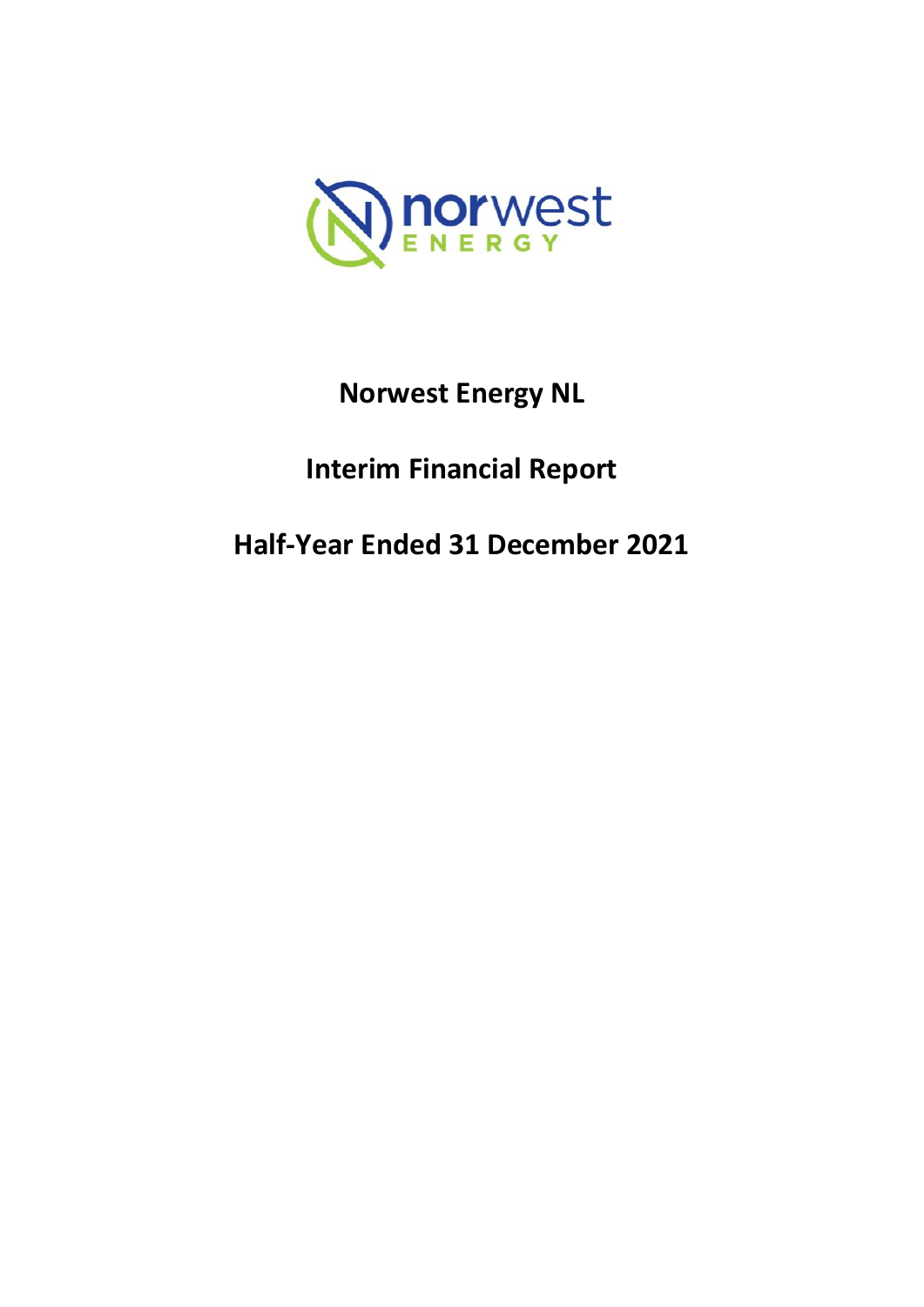#### **CONTENTS**

# **Interim Financial Report For the Half-Year Ended 31 December 2021**

| Directors' Report                                           | 3  |
|-------------------------------------------------------------|----|
| Auditors' Independence Declaration                          |    |
| Directors' Declaration                                      | 8  |
| Consolidated Interim Statement of Comprehensive Income      | 9  |
| Consolidated Interim Statement of Changes in Equity         | 10 |
| <b>Consolidated Interim Statement of Financial Position</b> | 11 |
| Consolidated Interim Statement of Cash Flows                | 12 |
| Notes to the Consolidated Interim Financial Statements      | 13 |
| Independent Auditors' Review Report                         | 18 |
|                                                             |    |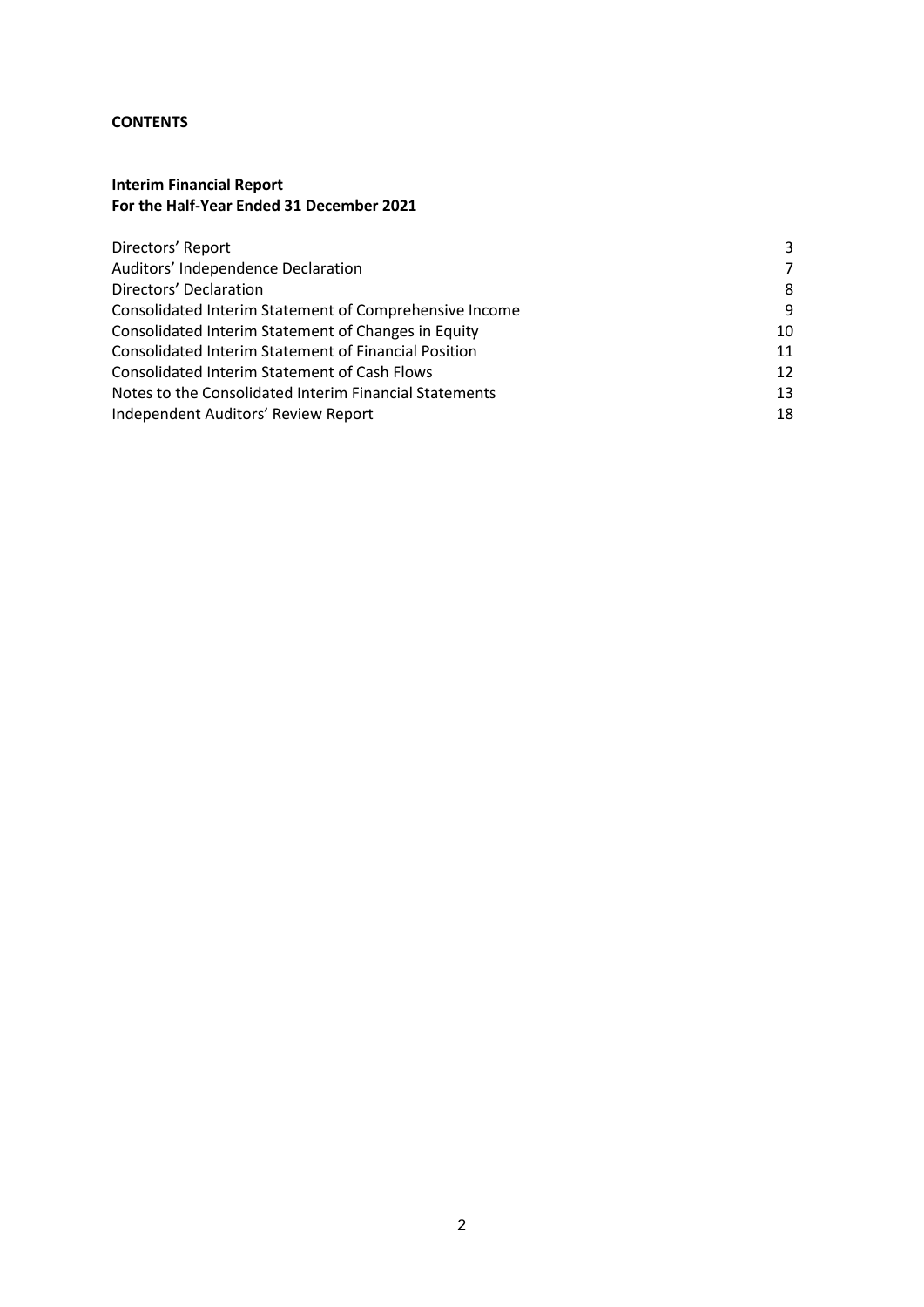# **Directors' Report 31 December 2021**

The Directors present their report together with the consolidated financial report of Norwest Energy NL ("Norwest" or "the Company") and its controlled entities ("Consolidated Entity" or "the Group") for the financial half-year ended 31 December 2021 and the independent review report thereon.

# **1. General Information**

# *Directors*

The names of the Company's Directors in office at any time during, or since the end of, the half-year are:

Ernest Anthony Myers (Non-Executive Chairman) Iain Peter Smith (Managing Director) Bruce Frederick William Clement (Non-Executive Director)

# *Principal Activities*

The principal activity of the Consolidated Entity during the course of the half-year was exploration for hydrocarbon resources. There have been no significant changes in the nature of the Group's principal activities during the financial half-year.

# **2. Review of Operations**

#### **Operating Results**

The net loss of the Group for the half-year ended 31 December 2021 was \$926,512; 31 December 2020: \$305,705.

# **Operations**

As at the date of this report, the Company holds interests in the following North Perth Basin exploration permits:

- 20% working interest in EP368
- 22.22% working interest in EP426
- 25% working interest in TP/15 (as Operator)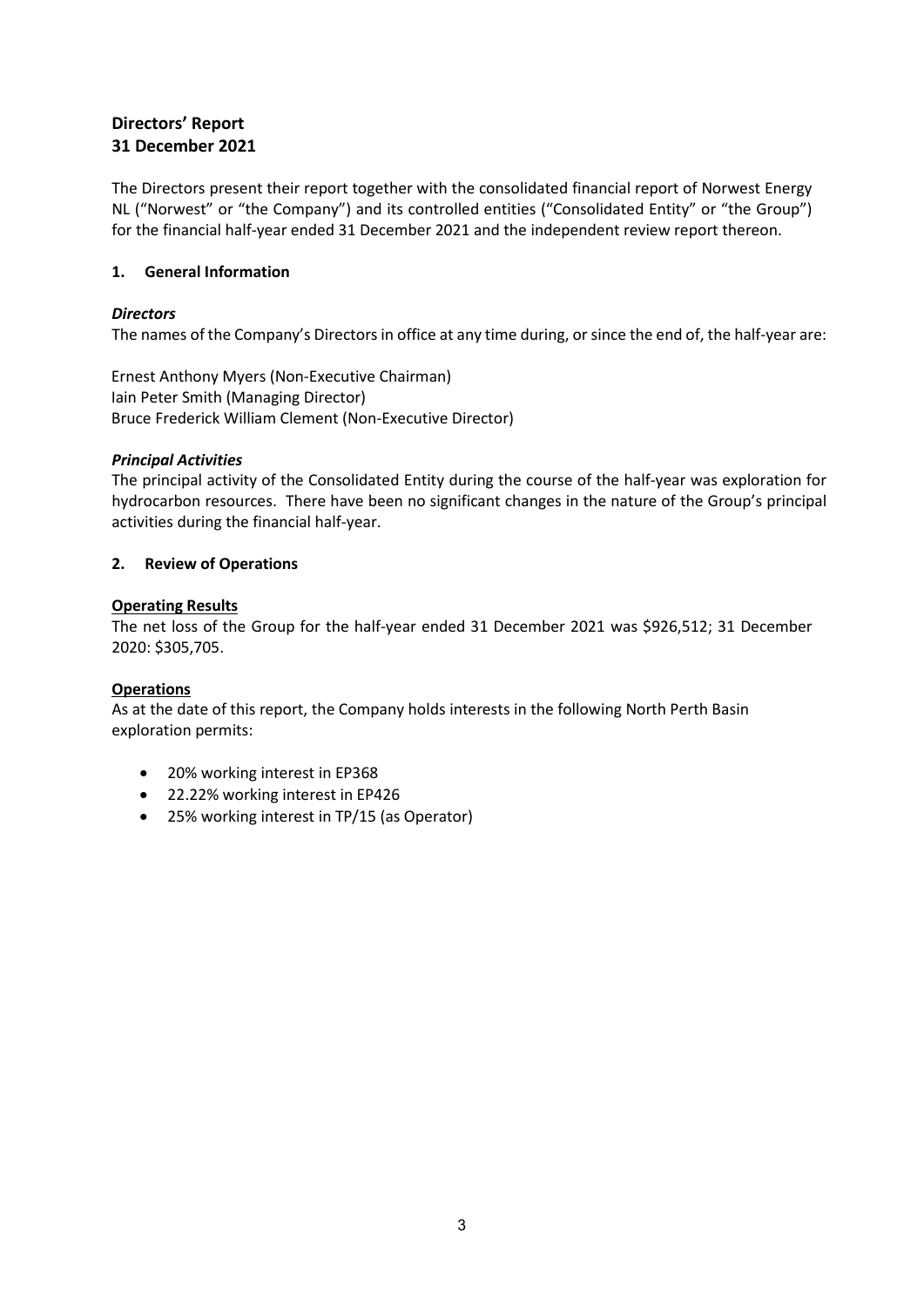

# **Exploration Permits EP368 and EP426**

During the reporting period the EP368 Joint Venture drilled the Lockyer Deep-1 well, to a depth of 4,274 metres. The well encountered a very significant conventional gas discovery in the Permian Kingia Sandstone reservoir, with 20 metres of net pay identified within excellent quality reservoir. Reservoir pressure of 6,514 psi was measured at the top of the Kingia pay zone, indicating a gas column in the 600 metres to 800 metres range based on the regional water pressure gradient. The apparent presence of such a significant column suggests that gas may extend across the greater structure, covering an area of some 92  $km<sup>2</sup>$  and far exceeding the Company's pre-drill expectations. The well has been prepared for production testing to be conducted in March 2022, with subsequent appraisal activities to include additional drilling and acquisition of the Rococo 3D seismic survey commencing December 2022.

Significant follow-on potential has been identified across permits EP368 and EP426, with a variety of gas leads and the Greater Springy Creek oil prospect all under consideration for future drilling subject to completing further technical studies. Exploration success at Lockyer Deep-1 has significantly derisked a number of gas leads, and the 148 line-kms Ringneck 2D seismic survey commenced in February 2022 with the aim of identifying locations for future exploration drilling, in addition to obtaining modern seismic data across the Lockyer Deep discovery area.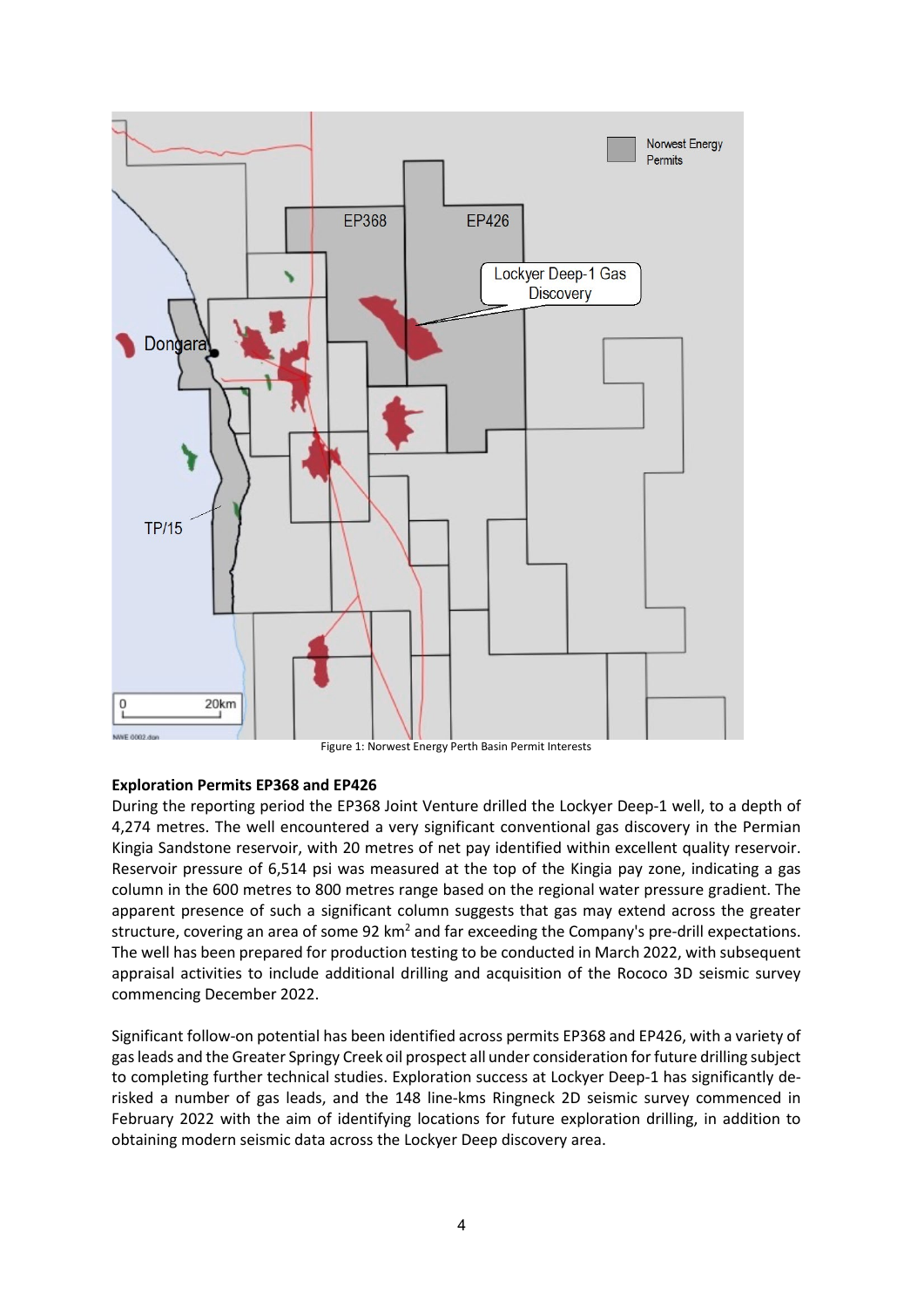

Figure 2: Exploration Permits EP368 and EP426 - Discovery & Leads

| <b>EP368 JV Participants</b>                                                               |        |            |
|--------------------------------------------------------------------------------------------|--------|------------|
| Westranch Holdings Pty Ltd <sup>1</sup>                                                    | 20%    |            |
| Energy Resources Ltd <sup>2</sup>                                                          | 80%    | (Operator) |
| <b>EP426 JV Participants</b>                                                               |        |            |
| <b>Westranch Holdings Pty</b>                                                              | 22.22% |            |
| Ltd                                                                                        |        |            |
| <b>Energy Resources Ltd</b>                                                                | 77.78% | (Operator) |
| <sup>1</sup> Westranch Holdings Pty Ltd is a wholly owned subsidiary of Norwest Energy NL. |        |            |

<sup>2</sup> Energy Resources Ltd is a wholly owned subsidiary of Mineral Resources Ltd.

# **Exploration Permit TP/15**

During the reporting period the Company gave notice to its TP/15 joint venture partners that it will withdraw from the permit and joint venture, effective 6 December 2021. Norwest Energy's formal withdrawal and assignment of interest to Triangle Energy and the 3C Group remains pending at this time.

| TP/15 JV Participants                                                                             |     |            |
|---------------------------------------------------------------------------------------------------|-----|------------|
| Westranch Holdings Pty Ltd                                                                        | 25% | (Operator) |
| 3C Group                                                                                          | 30% |            |
| Triangle Xanadu Pty Ltd <sup>3</sup>                                                              | 45% |            |
| <sup>3</sup> Triangle Xanadu Pty Ltd is a wholly owned subsidiary of Triangle Energy (Global) Ltd |     |            |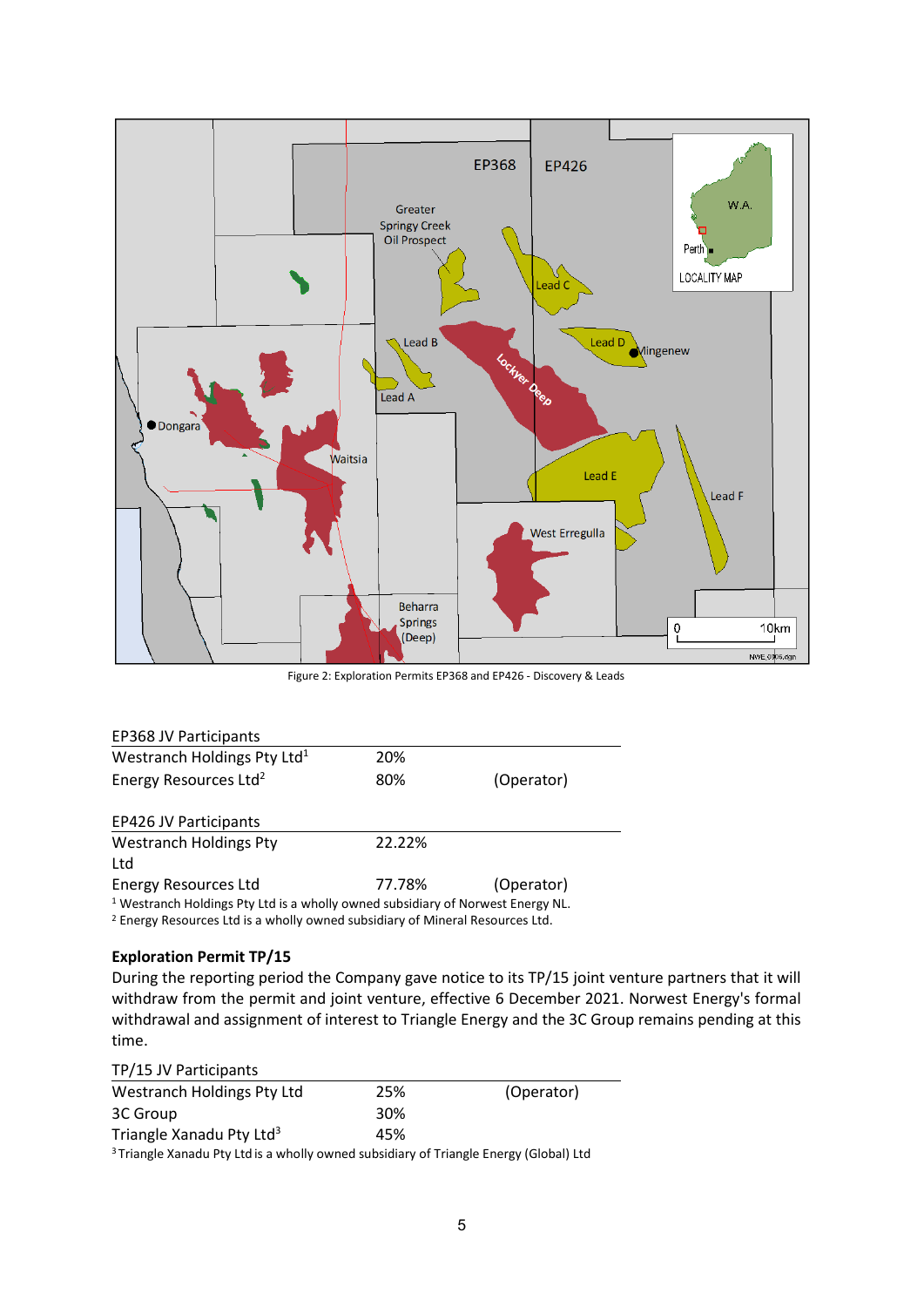# **Corporate**

#### *Issued capital*

Issued capital at 31 December 2021:

- Ordinary shares 5,633,529,718 shares
- Listed Options 524,798,737 options
- Unlisted options 332,052,086 options

#### **3. Other items**

#### *COVID-19*

The impact of the COVID-19 pandemic upon the Company's operations has been relatively minor, however operational delays were incurred during the drilling of Lockyer Deep-1. During the reporting period the Company continued to implement precautionary measures to protect its personnel, including maintaining the ability to work remotely if necessary. Subsequent to the reporting period the Company has experienced delays in procuring specialist testing equipment and crew for the Lockyer Deep-1 production test, and slight delays to commencement of seismic acquisition operations for the Ringneck 2D survey across EP368 and EP426.

#### *Significant Changes In State of Affairs*

There were no significant changes in the Group's state of affairs occurred during the half-year.

#### *Subsequent Events*

#### **Capital Raising**

During January 2022 the Company processed the exercise of Listed Options that expired on 24 January 2022. The Company received proceeds of \$2,908,403 before costs.

#### *Lead Auditors' Independence Declaration under section 307C of the Corporations Act 2001*

The lead auditors' independence declaration for the half-year ended 31 December 2021 is set out on page 7 and forms part of the Directors Report for the six months ended 31 December 2021.

Signed in accordance with a resolution of the Directors, pursuant to section 306(3)(a) of the Corporations Act 2001.

 $\mathcal{L}_{\mathcal{M}}$  . The contract of the contract of the contract of the contract of the contract of the contract of Iain Smith Managing Director

Perth 10h March 2022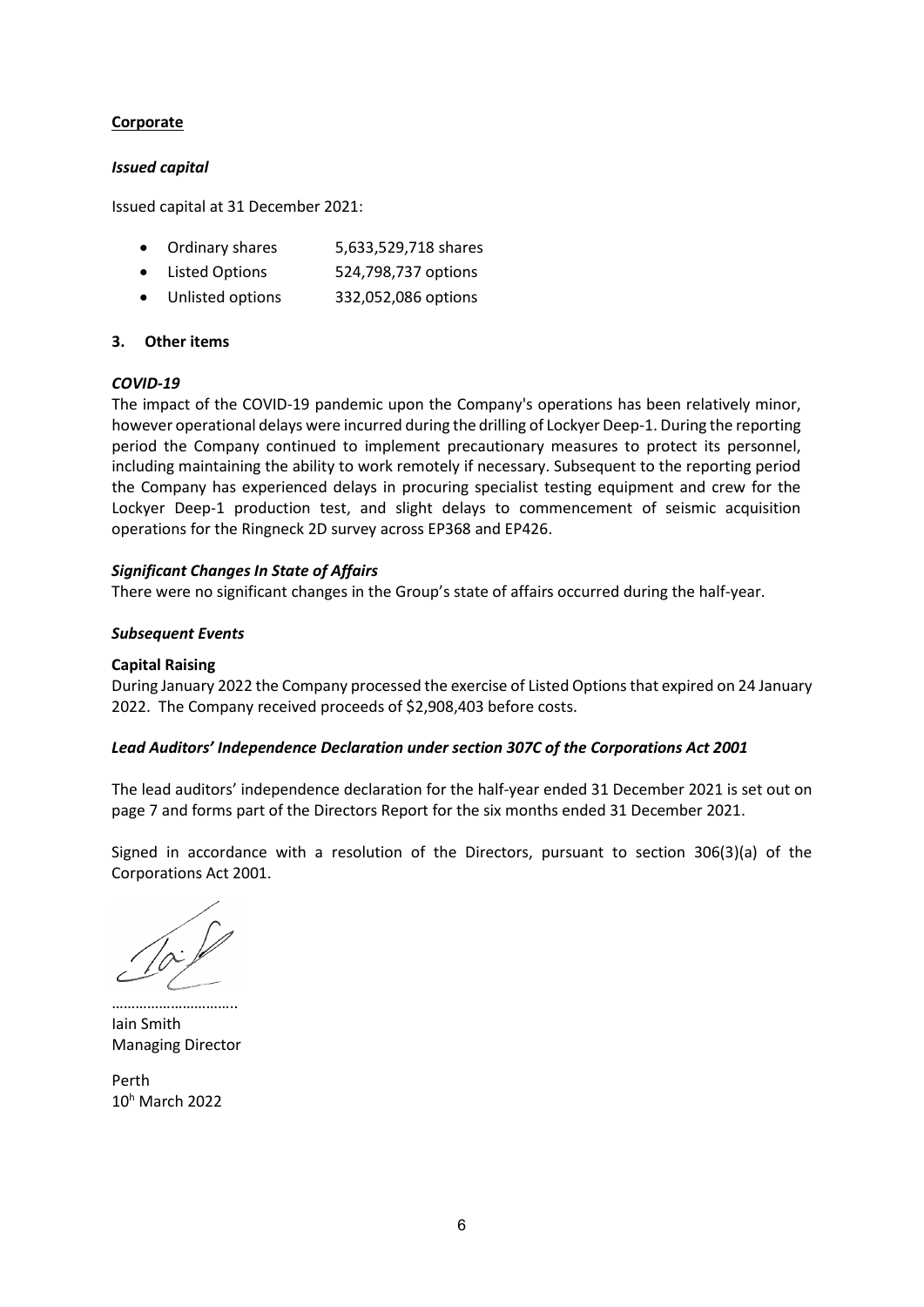

Level 1, Lincoln House, 4 Ventnor Avenue, West Perth WA 6005 P.O. Box 8716, Perth Business Centre WA 6849 Phone (08) 9486 7094 www.rothsay.com.au

#### **AUDITOR'S INDEPENDENCE DECLARATION UNDER SECTION 307C OF THE**  *CORPORATIONS ACT 2001*

**As lead auditor of the review of Norwest Energy NL for the half-year ended 31 December 2021, I declare that, to the best of my knowledge and belief, there have been:**

- **no contraventions of the auditor independence requirements of the** *Corporations Act 2001* **in relation to the review; and**
- **no contraventions of any applicable code of professional conduct in relation to the review.**

**This declaration is in respect of Norwest Energy NL and the entities it controlled during the half-year.**

**Rothsay Auditing**

**Donovan Odendaal Partner** 

**10 March 2022** 

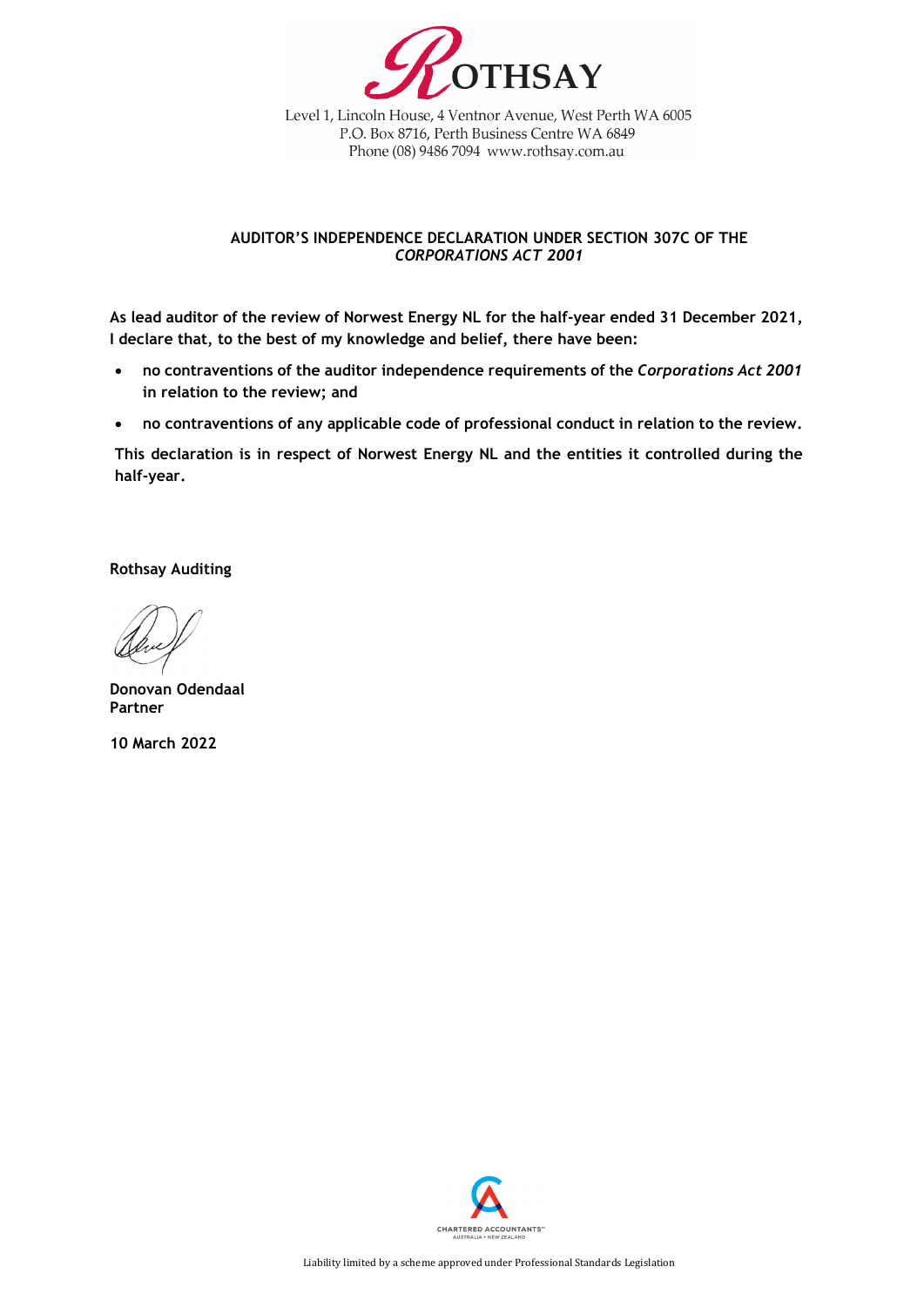#### **Directors' Declaration**

In the opinion of the Directors of Norwest Energy NL (the Company):

- 1. the financial statements and notes are in accordance with the Corporations Act 2001 including:
	- (a) complying with Australian Accounting Standard AASB 134 Interim Financial Reporting and the Corporations Regulations 2001; and
	- (b) giving a true and fair view of the financial position of the Consolidated Entity as at 31 December 2021 and of its performance for the six-month period ended on that date; and
- 2. there are reasonable grounds to believe that the Company will be able to pay its debts as and when they become due and payable.

This declaration is made in accordance with a resolution of the Board of Directors.

…………………………… Iain Smith Managing Director

Perth 10th March 2022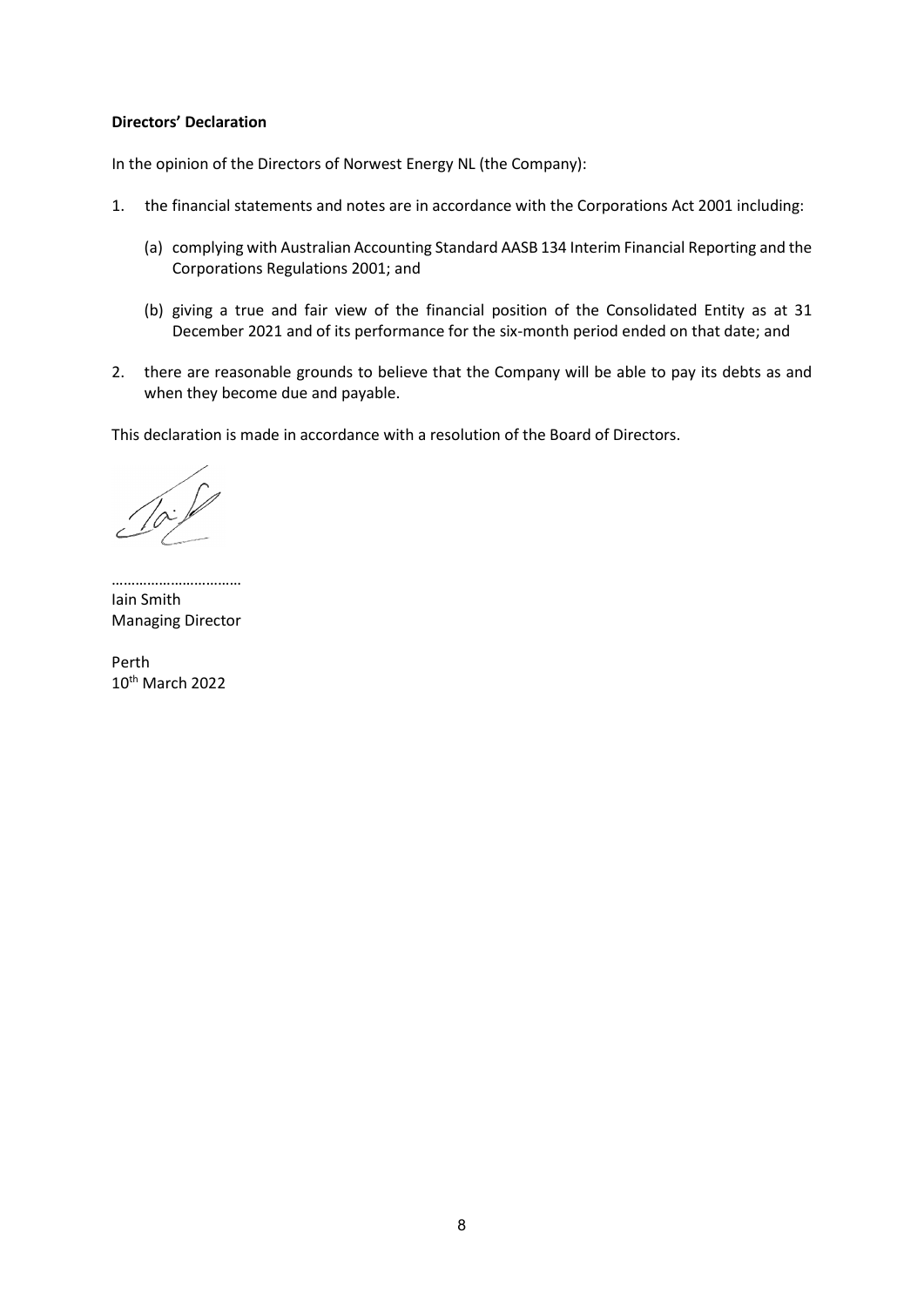# **Consolidated Interim Statement of Comprehensive Income For the Half-Year Ended 31 December 2021**

|                                                | <b>Note</b> | 31 December<br>2021<br>\$ | 31 December<br>2020<br>\$ |
|------------------------------------------------|-------------|---------------------------|---------------------------|
| <b>Continuing Operations</b>                   |             |                           |                           |
| <b>Financing Income</b>                        |             | 219                       | 219                       |
| Joint Venture Operator Overhead fees           |             | 33,181                    | 36,862                    |
| Depreciation expense                           |             | (39,986)                  | (41, 041)                 |
| Directors' remuneration (Non-Executive)        |             | (42,082)                  | (40, 438)                 |
| Directors' options                             |             | (175, 200)                |                           |
| Personnel expenses                             |             | (523, 533)                | (328, 612)                |
| Personnel & Operator Cost Recovery             |             | 55,206                    | 34,375                    |
| <b>Professional fees</b>                       |             | (17, 535)                 | (48, 484)                 |
| Other expenses                                 |             | (167,060)                 | (149, 898)                |
| <b>Government Stimulus Payments</b>            |             |                           | 68,141                    |
| <b>R&amp;D Tax Incentive Rebate</b>            |             |                           | 174,278                   |
| Provision for Abandonment and Restoration      |             | (36, 320)                 |                           |
| Write down of Exploration and Development      |             | (13, 402)                 | (11, 107)                 |
| Net loss for the year                          |             | (926, 512)                | (305,705)                 |
|                                                |             |                           |                           |
| <b>Total Comprehensive Loss for the Period</b> |             | (926, 512)                | (305,705)                 |
|                                                |             |                           |                           |
| Basic loss per share (cents per share)         |             | (0.02)                    | (0.01)                    |
| Diluted loss per share (cents per share)       |             | (0.02)                    | (0.01)                    |

The Consolidated Interim Statement of Comprehensive Income is to be read in conjunction with the notes to the interim financial statements set out on pages 13 to 17.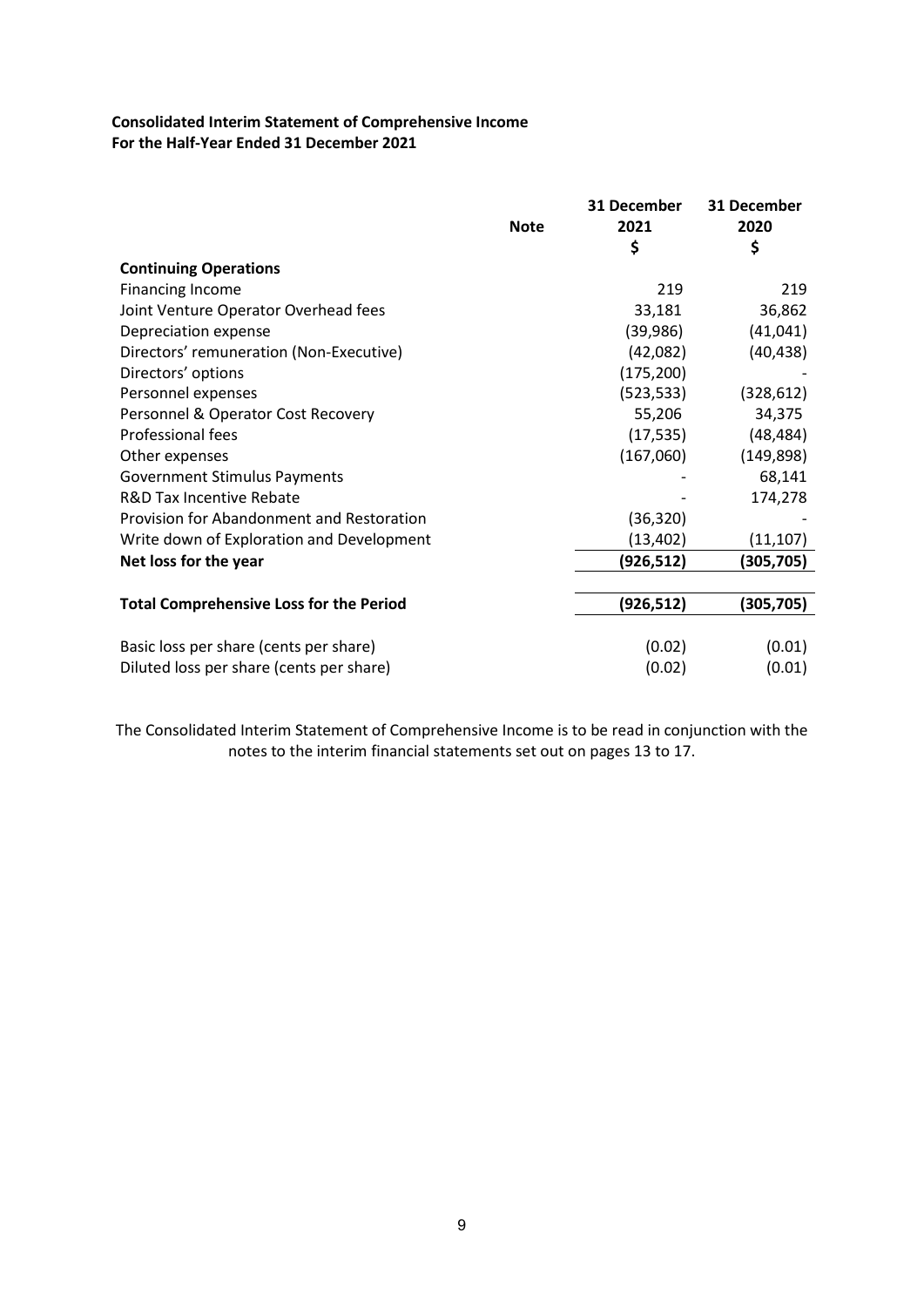# **Consolidated Interim Statement of Changes in Equity For the Half-Year Ended 31 December 2021**

| <b>Consolidated</b>                                         | <b>Contributed</b><br><b>Equity</b> | <b>Share Based</b><br>Payment<br><b>Reserve</b> | Accumulated<br><b>Losses</b> | Total<br><b>Equity</b>  |
|-------------------------------------------------------------|-------------------------------------|-------------------------------------------------|------------------------------|-------------------------|
|                                                             | \$                                  | \$                                              | \$                           | S                       |
| Balance at 1 July 2021<br>Loss for the period               | 65,822,236                          | 320,000                                         | (61, 558, 451)<br>(926, 512) | 4,583,785<br>(926, 512) |
| Shares issued (net of costs)                                | 4,053,386                           |                                                 |                              | 4,053,386               |
| Share options granted/expired                               |                                     | 175,200                                         |                              | 175,200                 |
| <b>Balance at 31 December 2021</b>                          | 69,875,622                          | 495,200                                         | (62, 484, 963)               | 7,885,859               |
| Balance at 1 July 2020<br>Loss for the period               | 63,920,369                          | 320,000                                         | (61, 113, 196)<br>(305, 705) | 3,127,173<br>(305, 705) |
| Shares issued (net of costs)                                |                                     |                                                 |                              |                         |
| Share options granted<br><b>Balance at 31 December 2020</b> | 63,920,369                          | 320,000                                         | (61, 418, 901)               | 2,821,468               |

The Consolidated Interim Statement of Changes in Equity is to be read in conjunction with the notes to the interim financial statements set out on pages 13 to 17.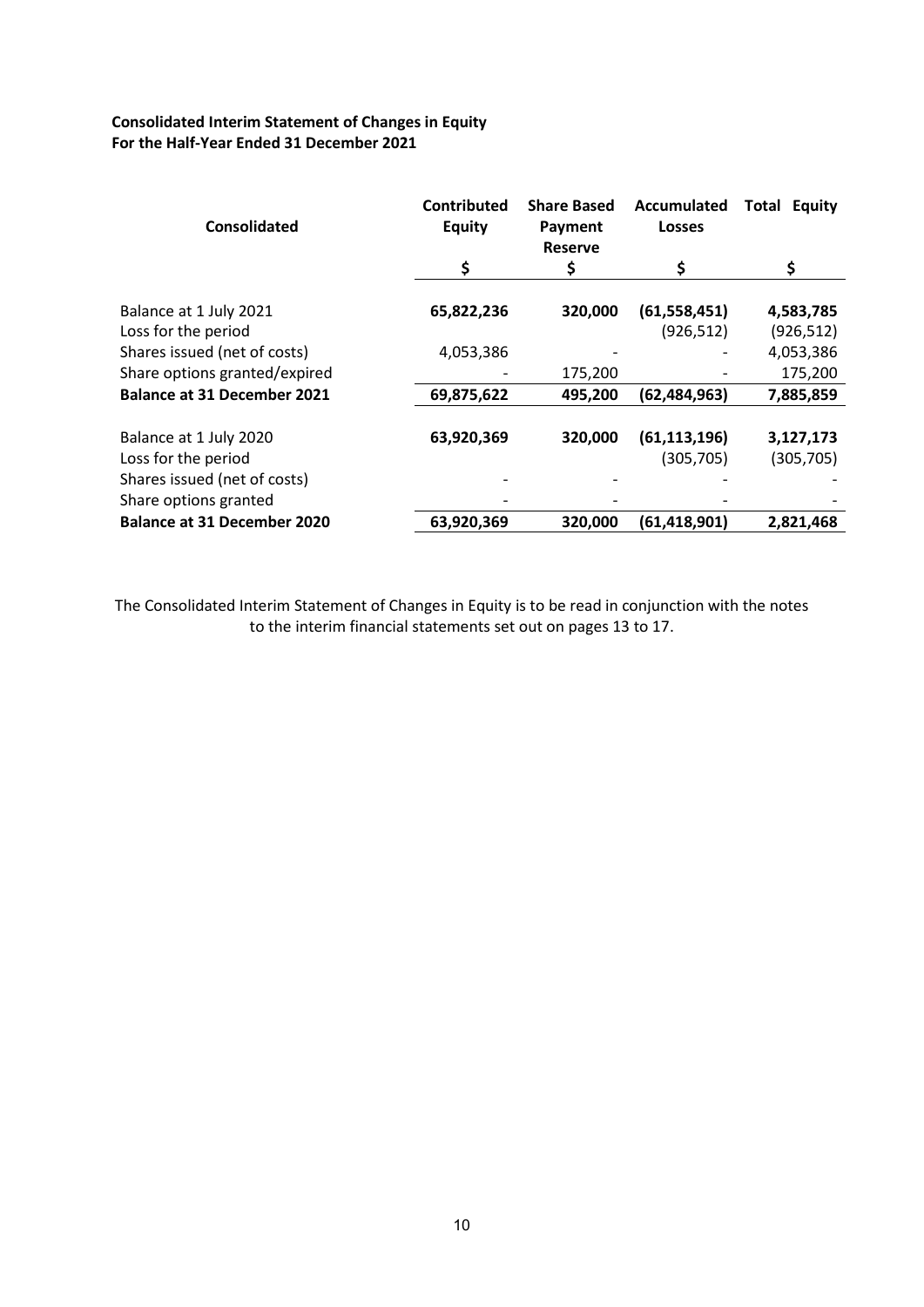# **Consolidated Interim Statement of Financial Position As at 31 December 2021**

|                                                  | <b>Note</b> | 31 December<br>2021<br>\$ | 30 June<br>2021<br>\$ |
|--------------------------------------------------|-------------|---------------------------|-----------------------|
| <b>ASSETS</b>                                    |             |                           |                       |
| <b>Current assets</b>                            |             |                           |                       |
| Cash and cash equivalents                        |             | 5,777,097                 | 3,524,952             |
| Trade and other receivables                      |             | 98,332                    | 204,161               |
| <b>Total current assets</b>                      |             | 5,875,429                 | 3,729,113             |
| <b>Non-current assets</b>                        |             |                           |                       |
| Property, plant and equipment                    |             | 993                       | 2,008                 |
| Deferred exploration, evaluation and development | 3           | 4,778,297                 | 1,394,380             |
| Right of use asset                               |             | 42,218                    | 81,188                |
| <b>Total non-current assets</b>                  |             | 4,821,508                 | 1,477,576             |
| <b>TOTAL ASSETS</b>                              |             | 10,696,937                | 5,206,689             |
| <b>LIABILITIES</b>                               |             |                           |                       |
| <b>Current liabilities</b>                       |             |                           |                       |
| Trade and other payables                         | 4           | 139,921                   | 220,961               |
| <b>Accruals JV Contributions</b>                 | 4           | 2,551,994                 | 278,902               |
| Employee entitlements                            |             | 22,319                    | 20,421                |
| Lease liabilities                                |             | 49,344                    | 91,440                |
| <b>Total current liabilities</b>                 |             | 2,763,578                 | 611,724               |
| <b>Non-current liabilities</b>                   |             |                           |                       |
| Provision for restoration                        | 3           | 47,500                    | 11,180                |
| <b>Total non-current liabilities</b>             |             | 47,500                    | 11,180                |
| <b>TOTAL LIABILITIES</b>                         |             | 2,811,078                 | 622,904               |
| <b>NET ASSETS</b>                                |             | 7,885,859                 | 4,583,785             |
| <b>EQUITY</b>                                    |             |                           |                       |
| Issued capital                                   | 5           | 69,875,622                | 65,822,236            |
| Reserves                                         | 6           | 495,200                   | 320,000               |
| <b>Accumulated losses</b>                        |             | (62, 484, 963)            | (61, 558, 451)        |
| <b>TOTAL EQUITY</b>                              |             | 7,885,859                 | 4,583,785             |

The Consolidated Interim Statement of Financial Position is to be read in conjunction with the notes to the interim financial statements set out on pages 13 to 17.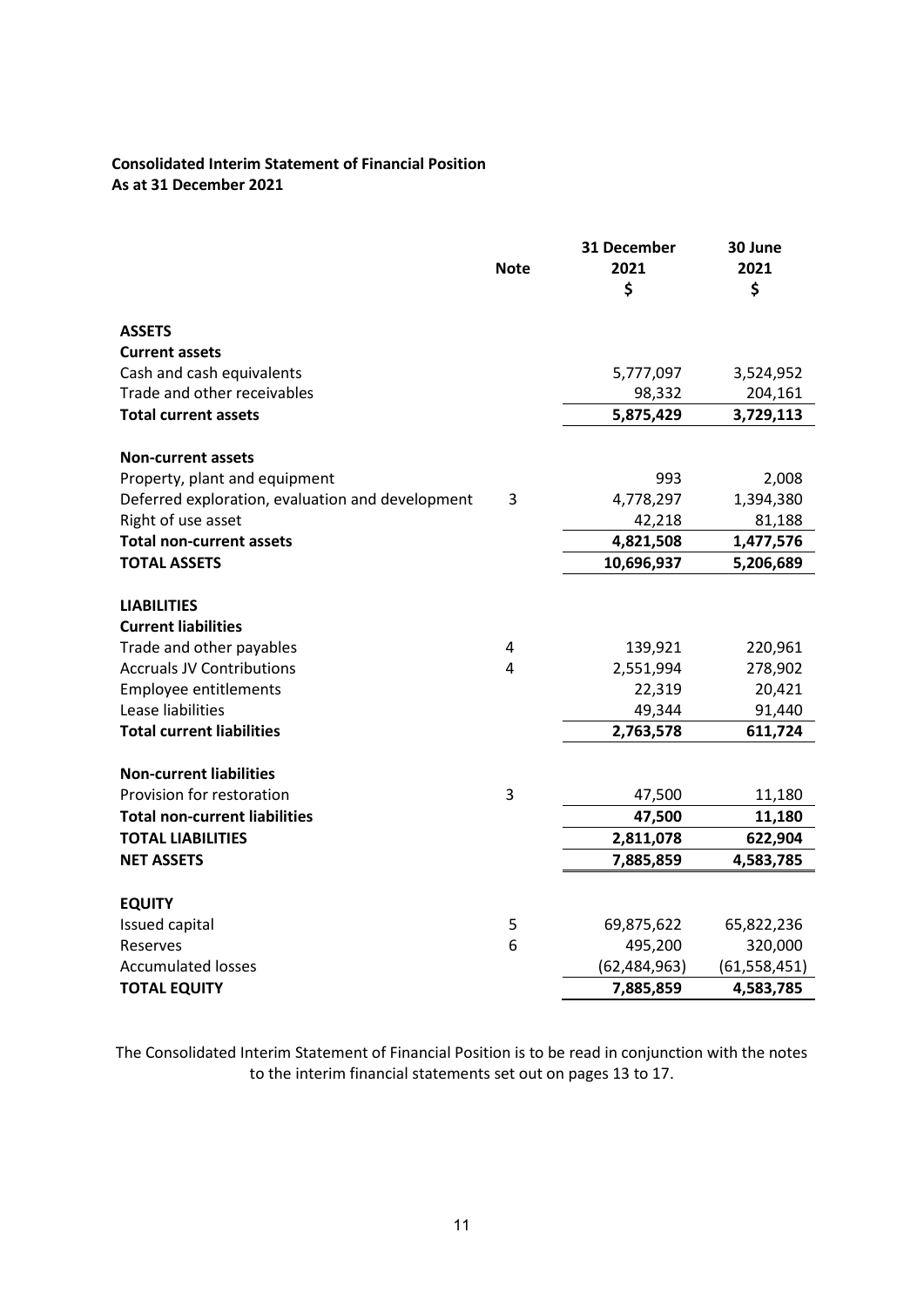# **Consolidated Interim Statement of Cash Flows For the Half-Year Ended 31 December 2021**

|                                                      | 31 December   | 31 December |
|------------------------------------------------------|---------------|-------------|
|                                                      | 2021          | 2020        |
|                                                      | \$            | \$          |
| Cash flows from operating activities:                |               |             |
| Cash payments to suppliers and employees             | (687, 668)    | (456, 857)  |
| Interest received                                    | 219           | 219         |
| <b>Government Stimulus Payments</b>                  |               | 68,141      |
| <b>R&amp;D Tax Incentive Rebate</b>                  |               | 174,278     |
| Joint Venture overhead fees                          | 35,875        | 36,862      |
| Net cash from operating activities                   | (651, 574)    | (177,357)   |
| Cash flows from investing activities:                |               |             |
| Proceeds from Sale of Exploration Assets             | 100,000       |             |
| Expenditure on oil & gas interests                   | (1, 121, 091) | (248,594)   |
| Net cash used in investing activities                | (1,021,091)   | (248,594)   |
| <b>Cash flows from financing activities:</b>         |               |             |
| Proceeds from the issue of share capital             | 4,082,215     |             |
| Costs of issue of Share Capital                      | (157, 405)    |             |
| Net cash from financing activities                   | 3,924,810     |             |
| Net (decrease)/increase in cash and cash equivalents | 2,252,145     | (425, 951)  |
| Cash and cash equivalents at 1 July                  | 3,524,952     | 3,054,835   |
| Cash and cash equivalents at 31 December             | 5,777,097     | 2,628,884   |

The Consolidated Interim Statement of Cash Flows is to be read in conjunction with the notes to the interim financial statements set out on pages 13 to 17.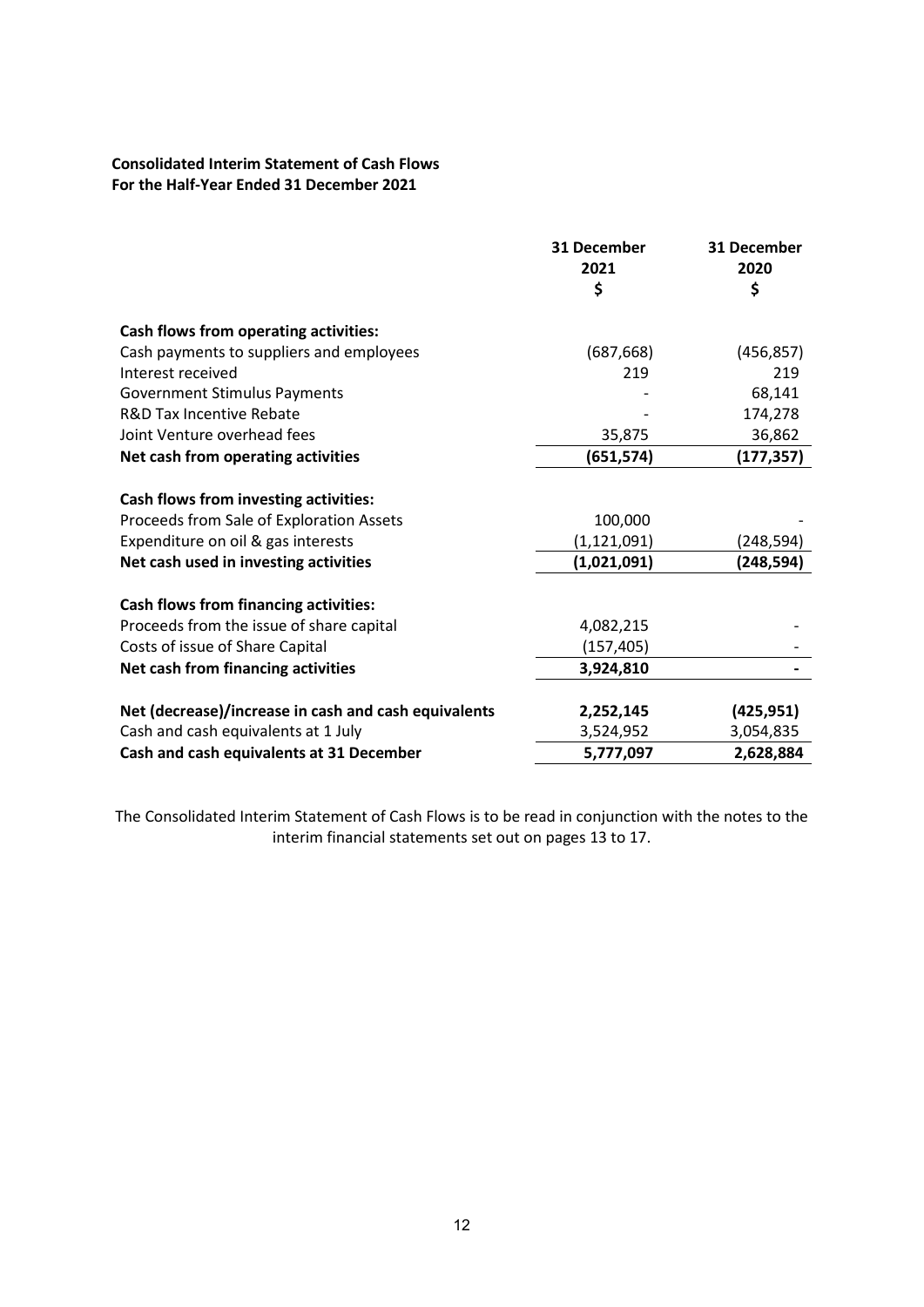# **1. Basis of Preparation**

This general purpose financial report for the half-year ended 31 December 2021 has been prepared in accordance with Accounting Standard AASB 134: *Interim Financial Reporting* and the Corporations Act 2001. Compliance with AASB 134 ensures compliance with International Financial Reporting Standard IAS 34: *Interim Financial Reporting*.

The financial statements have been prepared on an accruals basis and are based on historical cost except for share based payments, which have been measured at fair value. All amounts are presented in Australian dollars.

This half-year financial report does not include all the notes of the type normally included in an annual financial report. Accordingly, this report should be read in conjunction with the annual report of Norwest Energy NL for the year ended 30 June 2021 and public announcements made by Norwest Energy NL and its controlled entities during the half-year period in accordance with any continuous disclosure obligations arising under the Corporations Act 2001.

The accounting policies and methods of computation adopted in the preparation of the consolidated half-year financial report are consistent with those adopted and disclosed in the Company's annual financial report for the year ended 30 June 2021.

# **New Standards, Interpretations and Amendments**

In the half-year ended 31 December 2021, the Group has reviewed all of the new and revised Standards and Interpretations issued by the AASB that are relevant to its operations and effective for annual reporting periods beginning on or after 1 July 2021.

It has been determined that there is no material impact of the new and revised Standards and Interpretations on the financial position or performance of the Group.

# **Impact of standards issued but not yet applied by the Group**

The Group has also reviewed all new Standards and Interpretations that have been issued but are not yet effective for the half-year ended 31 December 2021. As a result of this review the Directors have determined that there is no impact, material or otherwise, of the new and revised Standards and Interpretations on its business and, therefore, no change necessary to Group accounting policies.

# **2. Segment Reporting**

The economic entity operates predominately in the exploration industry in Australia and internal reporting is conducted on an entity wide basis. As such, segment information is presented on the same basis as that used for internal reporting purposes provided to the chief operating decision maker. The chief operating decision maker has been identified as the Board of Directors who make strategic decisions.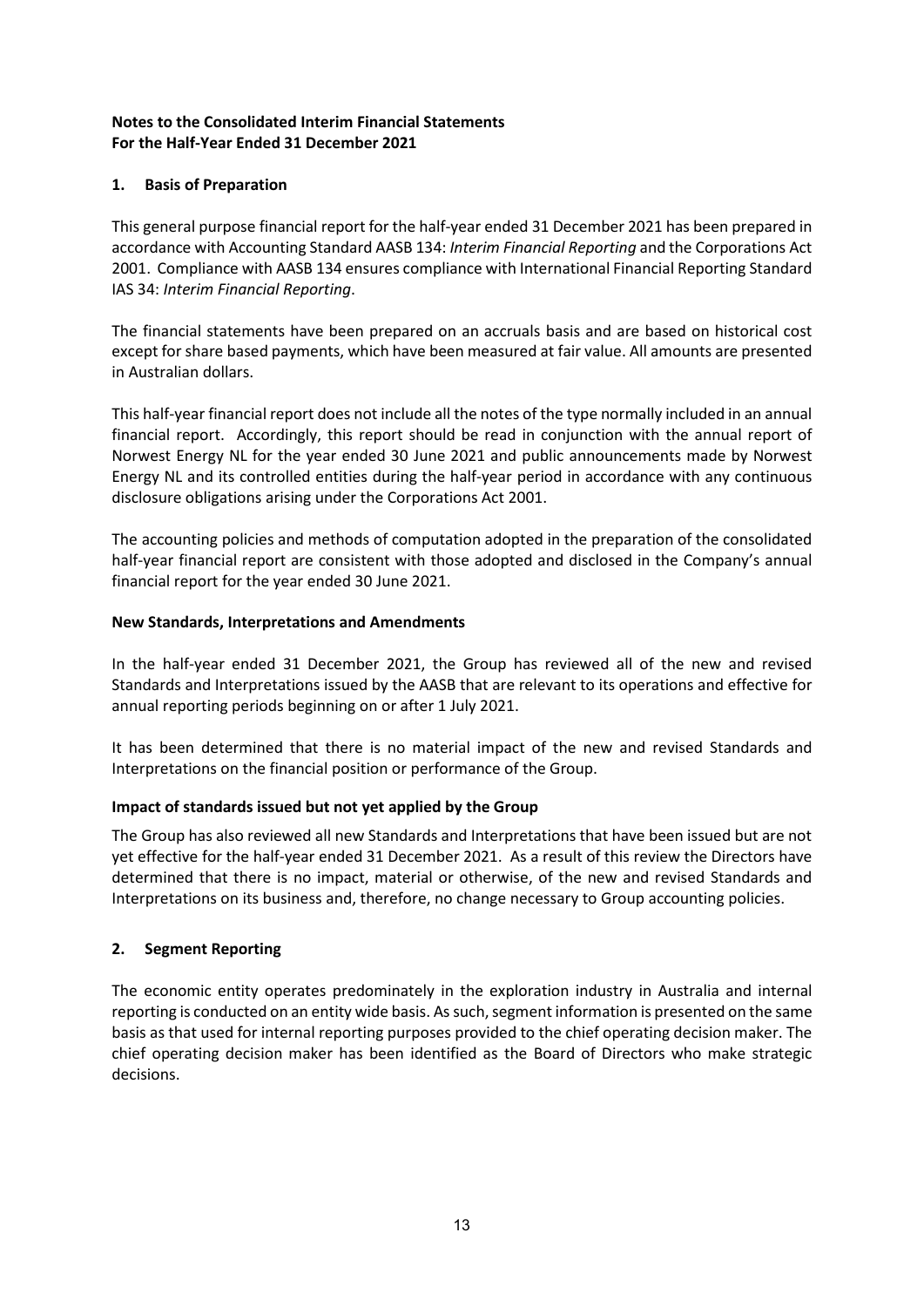#### **3. Deferred Exploration, Evaluation and Development Costs**

|                                                | 31 December<br>2021 | 30 June<br>2021 |
|------------------------------------------------|---------------------|-----------------|
|                                                | \$                  | \$              |
| Transactions for the six months to 31 December |                     |                 |
| Exploration and evaluation phase:              |                     |                 |
| <b>Balance at 1 July</b>                       | 1,394,380           | 408,677         |
| Additions                                      | 3,397,319           | 1,012,074       |
| Exploration expenditure impairment             | (13, 402)           | (26, 369)       |
| <b>Balance at 31 December</b>                  | 4,778,297           | 1,394,382       |
| Provision for restoration <sup>1</sup>         |                     |                 |
| <b>Balance at 1 July</b>                       | 11,180              | 275,000         |
| <b>Additions and Reductions</b>                | 36,320              | (263, 820)      |
| <b>Balance at 31 December 2021</b>             | 47,500              | 11,180          |

**Note 1** Restoration provision is the estimate of costs for the remediation of the Xanadu-1 well site in the TP15 Permit.

#### **4. Trade and Other Payables**

|                               | 31 December<br>2021<br><sub>S</sub> | 30 June<br>2021<br>S |
|-------------------------------|-------------------------------------|----------------------|
|                               |                                     |                      |
| <b>Trade Payables</b>         | 139,921                             | 103,596              |
| Accrued Expenses <sup>1</sup> | 2,551,994                           | 389,089              |
| <b>Other Payables</b>         | $\overline{\phantom{a}}$            | 7,178                |
|                               | 2,691,915                           | 499,863              |

**Note 1** Accrued Expenses includes cash calls received for costs incurred on the Permits EP368 and EP426 but not paid at 31 December 2021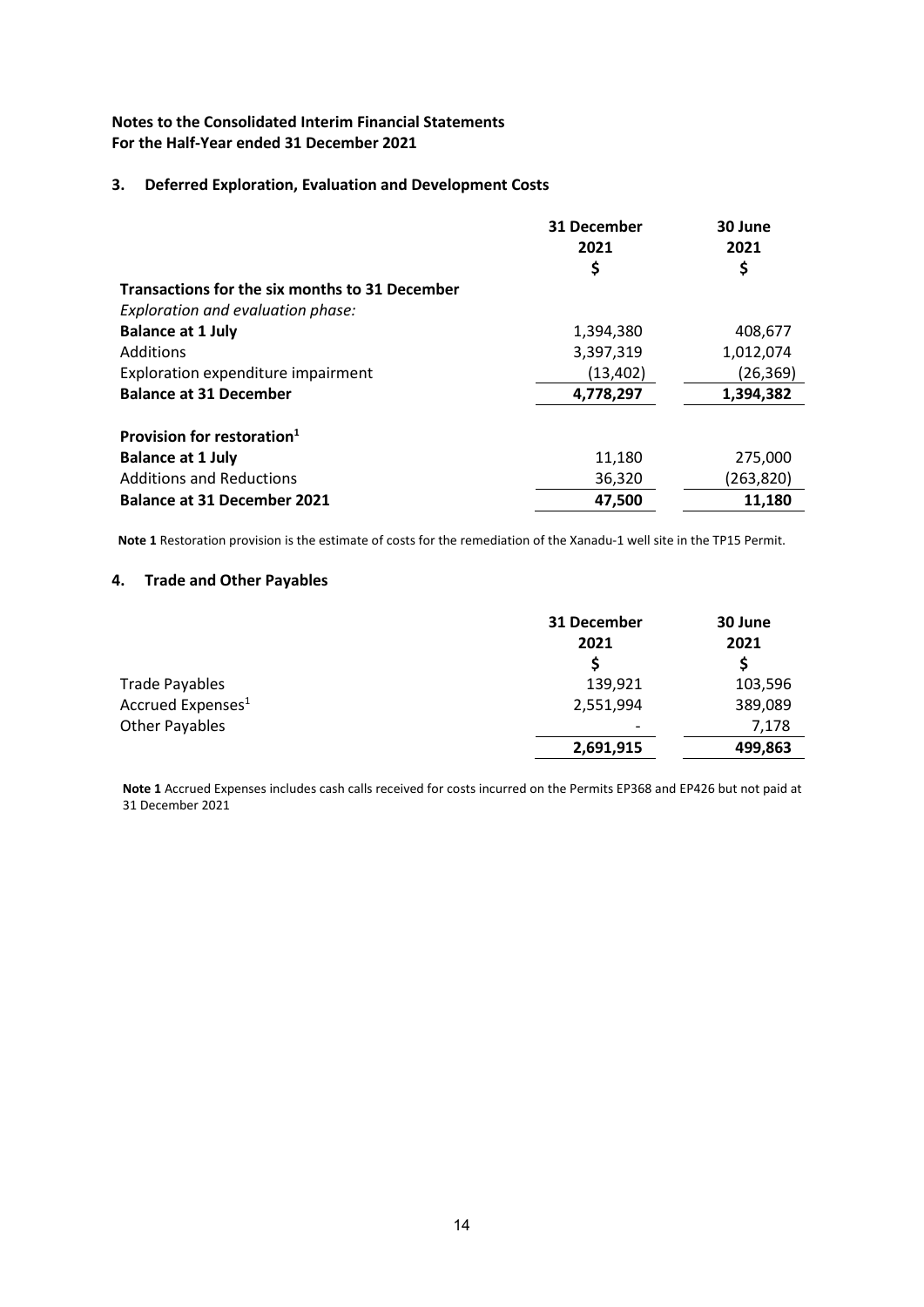#### **5. Contributed Equity**

**(a) Issued capital**

|                |                                                         |                                     | 31 December<br>2021<br>\$ | 30 June<br>2021<br>\$ |
|----------------|---------------------------------------------------------|-------------------------------------|---------------------------|-----------------------|
| 5,073,443,410) | 5,633,529,718 fully paid ordinary shares (30 June 2021: |                                     | 69,875,622                | 65,822,236            |
|                | (b) Movements in Ordinary Shares                        |                                     |                           |                       |
| Date           | <b>Details</b>                                          | No. of<br>Ordinary<br><b>Shares</b> |                           | \$                    |
| 01-Jul-21      | <b>Opening Balance</b>                                  | 5,073,443,410                       |                           | 65,822,236            |
| 31-Dec-21      | <b>Closing balance</b>                                  | 5,633,529,718                       |                           | 69,875,622            |
|                |                                                         |                                     |                           |                       |
| 01-Jul-21      | <b>Opening Balance</b>                                  | 5,073,443,410                       | \$                        | 65,822,236            |
| 02-09-21       | Share placement                                         | 343,750,000                         | 0.008                     | 2,750,000             |
| $01 - 07 - 21$ | <b>Exercise of Listed Options</b>                       | 201,388,394                         | 0.006                     | 1,243,216             |
| $01 - 07 - 21$ | <b>Exercise of Unlisted Options</b>                     | 10,000,000                          | 0.0089                    | 89,000                |
| 01/07/21       | <b>Exercise of Unlisted Options</b>                     | 4,947,914                           |                           | 128,575               |
|                | (Cashless)                                              |                                     |                           |                       |
| 02-09-21       | Share issue costs                                       |                                     |                           | (157, 405)            |
| 31-Dec-21      | <b>Closing balance</b>                                  | 5,633,529,718                       |                           | 69,875,622            |

# **(a) Listed Options**

Listed options on issue as at 31 December 2021:

| 01-Jul-21 | <b>Opening Balance</b> | 726,187,131 |
|-----------|------------------------|-------------|
| 31-Dec-21 | <b>Closing balance</b> | 524,798,737 |

| <b>Number on Issue</b> | Date Issued                   | <b>Expiry Date</b>            |
|------------------------|-------------------------------|-------------------------------|
| 524,798,737            | 6 <sup>th</sup> February 2020 | 24 <sup>th</sup> January 2022 |

| 01-Jul-21 | <b>Opening Balance</b>     | 726,187,131 | \$0.006 |
|-----------|----------------------------|-------------|---------|
| 01-07-21  | Exercise of Listed Options | 201.388.394 | \$0.006 |
| 31-Dec-21 | <b>Closing balance</b>     | 524,798,737 | \$0.006 |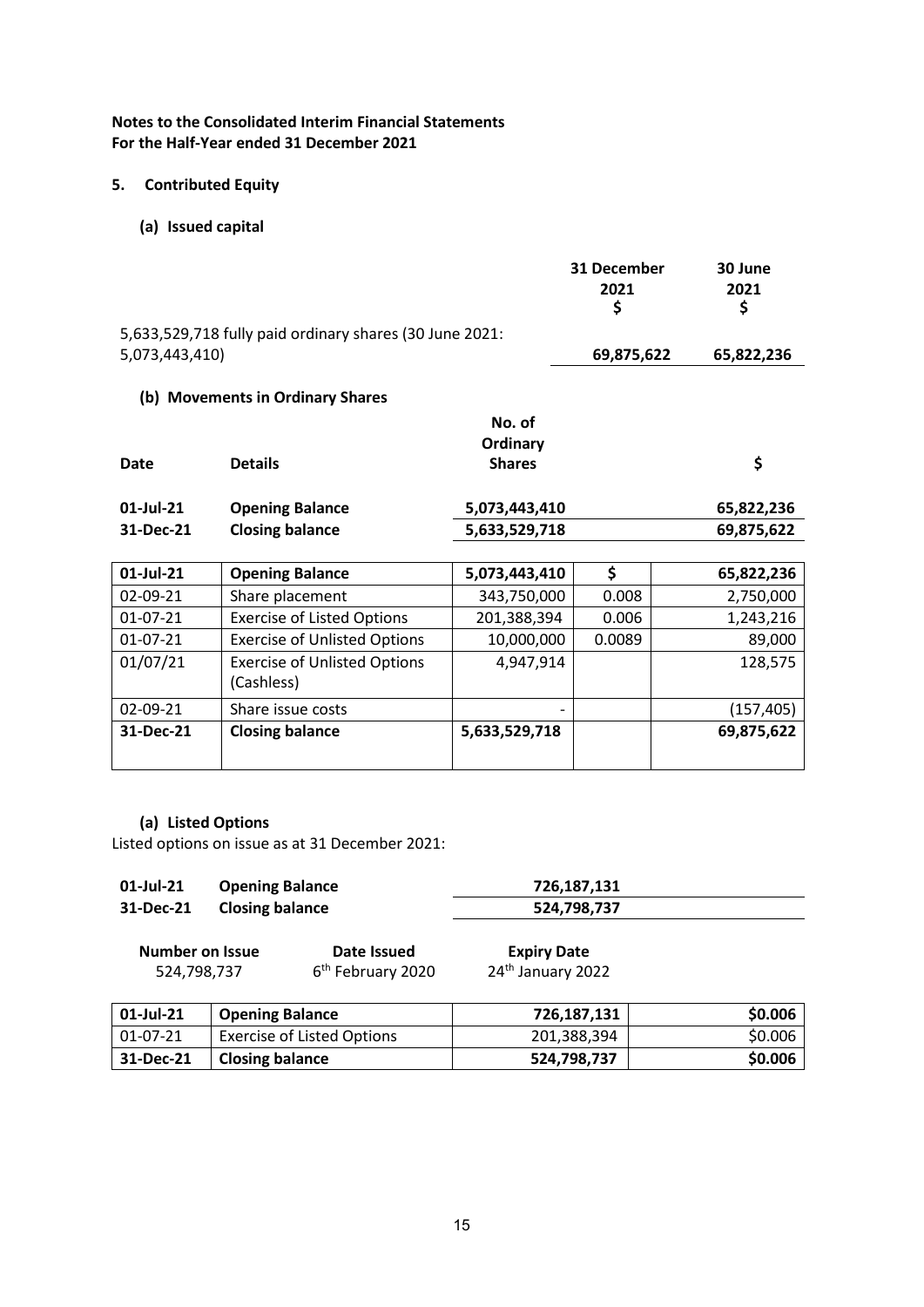#### **6. Reserves**

|                             | 31 December | 30 June |
|-----------------------------|-------------|---------|
|                             | 2021        | 2021    |
| Share based payment reserve | 495,200     | 320,000 |
|                             | 495.200     | 320,000 |

#### **(a) Nature and purpose**

The share-based payment reserve is used to record the fair value of Incentive Options issued by the Group. The unlisted options granted to personnel have been valued at \$495,200 (Non- Executive Directors \$146,000).

#### **(b) Movements in share-based payments reserve during the past two years**

|                             | <b>Number</b><br>of options<br>31 December<br>2021 | <b>Number</b><br>of options<br>31 December<br>2020                                                                                                           | 31 December<br>2021 | 31 December<br>2020 |
|-----------------------------|----------------------------------------------------|--------------------------------------------------------------------------------------------------------------------------------------------------------------|---------------------|---------------------|
| Opening balance             | 156,000,000                                        | 156,000,000                                                                                                                                                  | 320,000             | 320,000             |
| Expired during the period   |                                                    |                                                                                                                                                              |                     |                     |
| Exercised during the period | (14, 947, 914)                                     | $\hskip1.6pt\hskip1.6pt\hskip1.6pt\hskip1.6pt\hskip1.6pt\hskip1.6pt\hskip1.6pt\hskip1.6pt\hskip1.6pt\hskip1.6pt\hskip1.6pt\hskip1.6pt\hskip1.6pt\hskip1.6pt$ | (54,000)            |                     |
| Granted during the period   | 191,000,000                                        | $\overline{\phantom{a}}$                                                                                                                                     | 229,200             |                     |
| Closing balance             | 332,052,086                                        | 156,000,000                                                                                                                                                  | 495,200             | 320,000             |

# **7. Commitments**

In order to maintain current rights of tenure to exploration permits, the Consolidated Entity is required to perform minimum exploration work commitments specified by DMIRS. Each of these work commitments has an associated indicative expenditure associated with it. The Group also has commitments with respect to its lease of office space.

These obligations are not provided for in the financial report and are due as follows:

| Within one year                                | 500,250   |
|------------------------------------------------|-----------|
| One year or later and no later than five years | 2.844.300 |
| Later than five years                          |           |
| <b>Total</b>                                   | 3,344,550 |

Permit commitments above will be met through existing cash, capital raisings and/or pre-payments from future purchasers.

In order to ensure that the Group's permits remain in good order, discussions and negotiations with the relevant regulatory bodies take place on an as required basis to amend the timing and nature of permit work commitments where technically justified. Should the Group not be permitted to amend the timing or nature of permit work commitments, or have insufficient funds to satisfy those commitments, the Group risks having to relinquish title to those permit(s).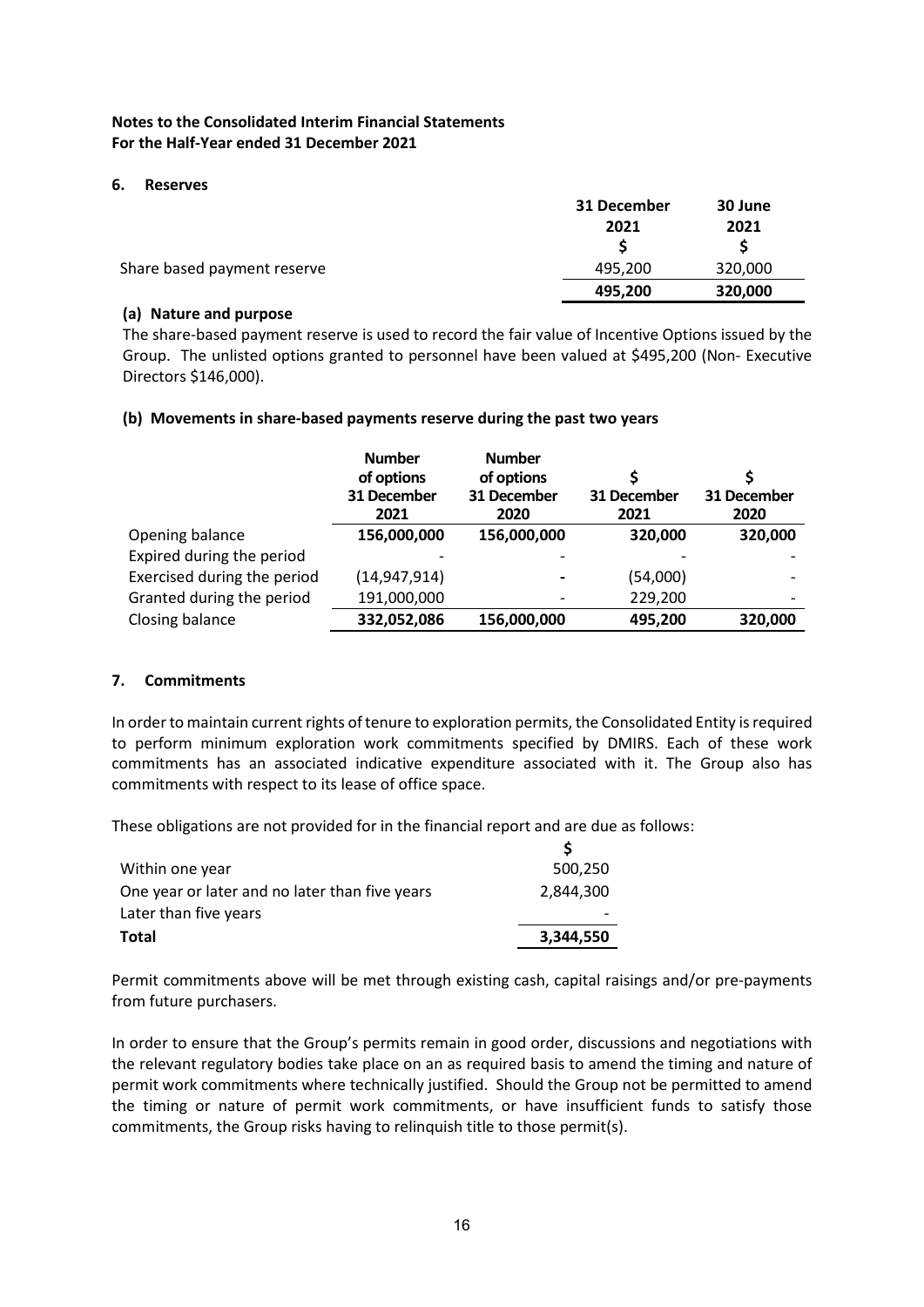# **8. Subsequent Events**

#### **Capital Raising**

During January 2022 the Company processed the exercise of Listed Options that expired on 24 January 2022. The Company received proceeds of \$2,908,403 before costs.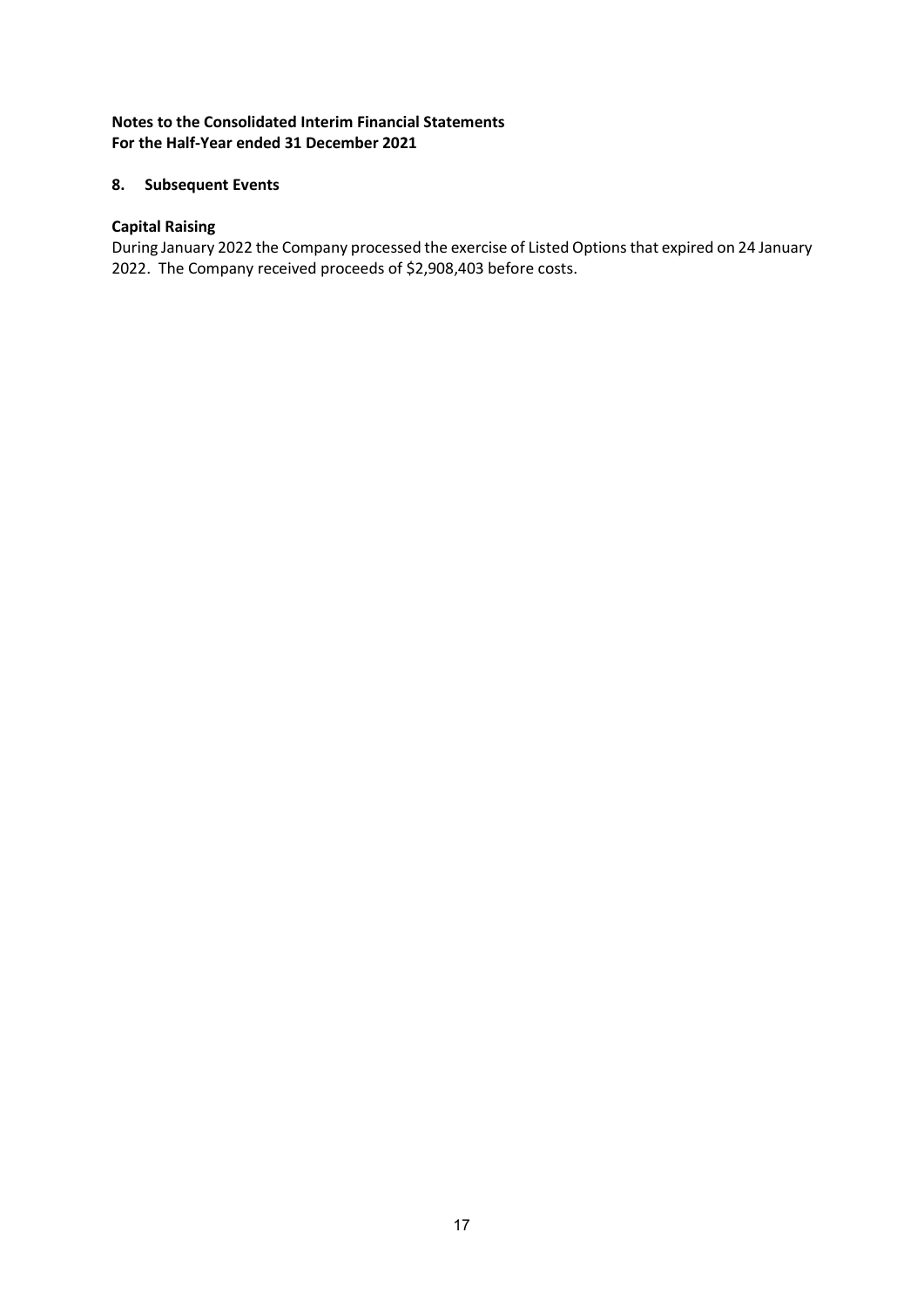

Level 1, Lincoln House, 4 Ventnor Avenue, West Perth WA 6005 P.O. Box 8716, Perth Business Centre WA 6849 Phone (08) 9486 7094 www.rothsay.com.au

#### **INDEPENDENT AUDITOR'S REVIEW REPORT TO THE MEMBERS OF**

#### **NORWEST ENERGY NL**

#### **Report on the Review of the Half-Year Financial Report**

#### *Conclusion*

We have reviewed the half-year financial report of Norwest Energy NL ("the Company"), and its controlled entities ("the Group"), which comprises the consolidated statement of financial position as at 31 December 2021, the consolidated statement of profit and loss and other comprehensive income, consolidated statement of changes in equity and consolidated statement of cash flows for the half-year ended on that date, a summary of significant accounting policies and other explanatory information, and the directors' declaration.

Based on our review, which is not an audit, we have not become aware of any matter that makes us believe that the accompanying half-year financial report of the Group does not comply with the *Corporations Act 2001* including:

- (i) giving a true and fair view of the Group's financial position as at 31 December 2021 and of its performance for the half-year ended on that date; and
- (ii) complying with Accounting Standard AASB 134 *Interim Financial Reporting* and the *Corporations Regulations 2001*.

#### *Basis for Conclusion*

We conducted our review in accordance with ASRE 2410 *Review of a Financial Report Performed by the Independent Auditor of the Entity*. Our responsibilities are further described in the *Auditor's Responsibilities for the Review of the Financial Report* section of our report. We are independent of the Group in accordance with the auditor independence requirements of the *Corporations Act 2001* and the ethical requirements of the Accounting Professional and Ethical Standards Board's APES 110 *Code of Ethics for Professional Accountants (including Independence Standards)* ("the Code") that are relevant to our audit of the annual financial report in Australia. We have also fulfilled our other ethical responsibilities in accordance with the Code.

#### *Independence*

We confirm that the independence declaration required by the *Corporations Act 2001* which has been given to the directors of the Company would be in the same terms if given to the directors as at the time of this auditor's review report.